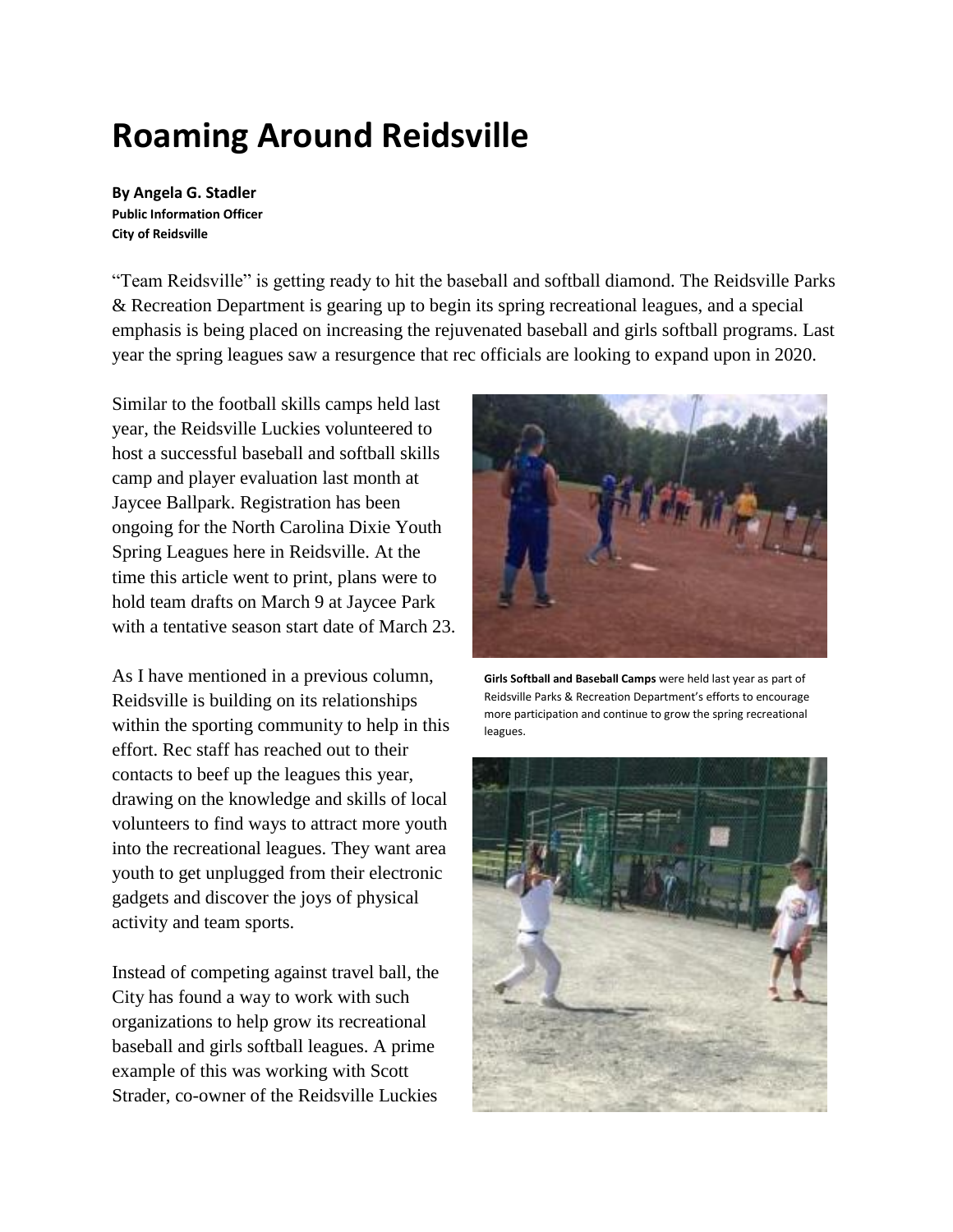Batting Academy, which sponsors several travel teams, who encouraged his players to sign up for the rec league. Last season the Recreation Department worked its game schedules so that players could play league ball during the week and travel ball on the weekend. The end result was that players in the spring rec baseball leagues, many of whom were associated with the Luckies Batting Academy, tried out and competed as part of the Reidsville Recreation All-Star team. That All-Star team was a runner-up at the North Carolina Dixie Youth Baseball Tournament and qualified to compete in the Dixie Youth Coach-Pitch World Series held last year in Ruston, Louisiana.

Another successful component of this relationship has been recruiting more volunteers to help with the rec program. Several of these volunteers have come through this unique relationship between the City and the Luckies.

"It is an honor to partner with the City of Reidsville employees as they make the difference in the lives of these young people, said Scott Strader, who is serving as a Volunteer Baseball Coordinator. "I played in the Reidsville recreation league as a kid and I have fond memories of those times. I'm enjoying taking this journey with a different generation of kids, and I just want to help make their experiences as wonderful as the ones I had."

Like Strader, the women assisting with the girls softball leagues have the needed experience to help the next generation of young girls enjoy the comradery of team sports. Unfortunately, the City's girls softball leagues have seen their ups and downs, having been nonexistent for several years. But these new Volunteer Coordinators are bringing a lot of excitement and enthusiasm to these newly activated leagues.

Evie French Scott said "As one of three volunteer Co-Coordinators of girls softball, I am so excited to work the girls and help them grow as athletes and young women."

"Having played for the Reidsville recreation softball leagues years ago, I am so excited that it will make a comeback, and I look forward to being a part of it," noted another Co-Coordinator Kassidy Jacob. "Having experienced it, I believe that when you give a girl a pair of softball cleats, you are giving her more than just a pair of shoes. You're giving her new friends, challenges, life lessons and so many great memories."

"I am extremely excited to be part of an organization that is putting our kids first and really trying to bring the love of sports to our community," said Girls Softball Co-Coordinator Emma Crabtree. "People think you have to go to our surrounding bigger cities for sports, but we have great coaches and teams in Reidsville. I'm thrilled to see what this year brings for our community and eager to see these kids learn new skills."